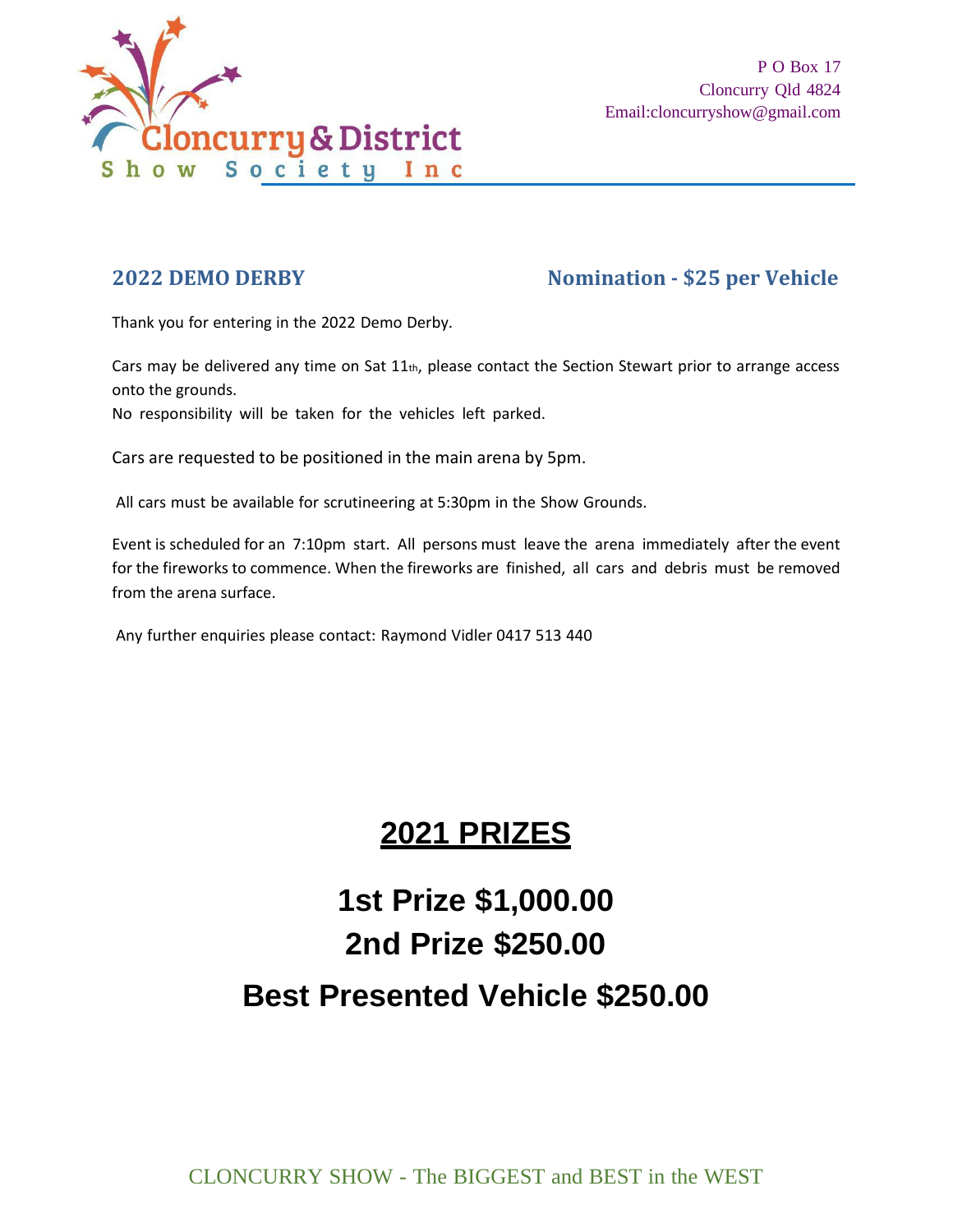### **DEMOLITION DERBY RULES**

#### **Vehicle Rules and Regulations**

1. All glass, chrome, door handles, headlights, tail lights, blinkers and mirrors must be removed.

- 2. Driver's seat and seat belt must be in good condition.
- 3. All doors, bonnet and boot lid or tailgate must be chained and welded.
- 4. All original body panels must be in place.
- 5. No bar-work, including tow bars.
- 6. Exhaust pipe must finish under the vehicle.
- 7. Fuel tank must be removed or ruptured.

8. Fuel can and battery must be securely bolted inside the vehicle. ie. In place of the back seat or on the passenger side floor.

9. A minimum 2" pipe to be welded between the pillars behind the driver's seat.

- 10. Driver's door ONLY must be filled with concrete, no other doors or panels.
- 11. A white cross (or contrasting colour) is to be painted on the driver's door.
- 12. Mesh over drivers half of windscreen

#### **Optional**

- 1. Solid engine mounts or chain motor.
- 2. Radiator fans.

#### **Derby Rules**

- 1. No deliberately hitting driver's door.
- 2. Speed is restricted to 1stand reverse.
- 3. All drivers are to remain in their vehicle during the event unless directed by an official.
- 4. All cars must be removed within 24 hours after the event.
- 5. The event will be stopped at any time if officials feel necessary.

6. Drivers will be disqualified if found to be under the influence of alcohol or other drugs. Entry money will not be refunded. Breath tests will be conducted prior to the event by the Queensland Police.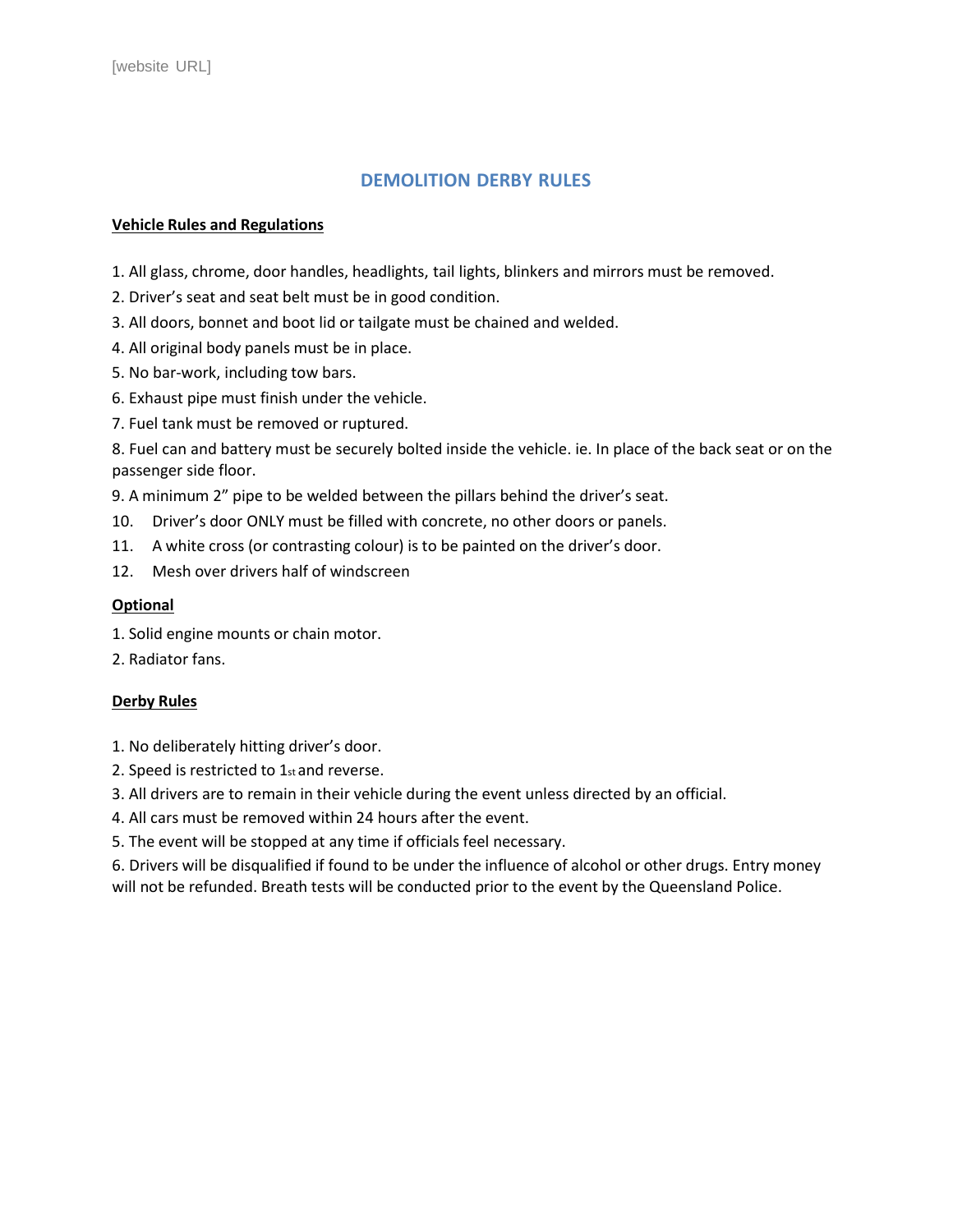#### **Clothing Essentials**

- 1. Helmet.
- 2. Shoes and socks.
- 3. Arms and legs covered.
- 4. All clothing securely fastened.
- 5. Eye protection.

#### **Not Allowed**

- 1. Four wheel drive vehicles
- 2. No re-enforcing bars other than stated
- 3. No hitting driver's side door.
- 4. Mesh on driver's side door window.

## **DISCLAIMER / RELEASE**

THE UNDERSIGNED BEING DULY AWARE OF THE RISKS AND HAZARDS INHERENT UPON ENTERING THE CLONCURRY SHOW GROUND AND/OR PARTICIPATING IN THE DEMOLITION DERBY HELD AT SAID PREMISES.

THE UNDERSIGNED HEREBY VOLUNTARYLY ASSUMES ALL RISK OF LOSS, DAMAGE OR INJURY INCLUDING DEATH, THAT MAY BE SUSTAINED BY THE UNDERSIGNED WHILE IN OR UPON THE SAID PREMESES. THIS RELEASE SHALL BE BINDING UPON THE DISTRIBUTEE, HEIRS, NEXT OF KIN, EXECUTOR AND ADMINISTRATORS OF THE UNDERSIGNED.

IN SIGNING THE FORGOING RELEASE, THE UNDERSIGNED HEREBY ACKNOWLEDGES AND REPRESENTS: THAT HE OR SHE HAS READ THE FORGOING RELEASE, UNDERSTANDS IT AND SIGNS IT VOLUNTARILY THE DRIVER IS 18 YEARS OR OLDER AND CURRENTLY HOLDS A AUSTRALIAN DRIVERS LICENSE DRIVERS

| <b>SIG</b><br>-----<br>$\cdots$<br>- | .<br>ìΑ |
|--------------------------------------|---------|
|                                      |         |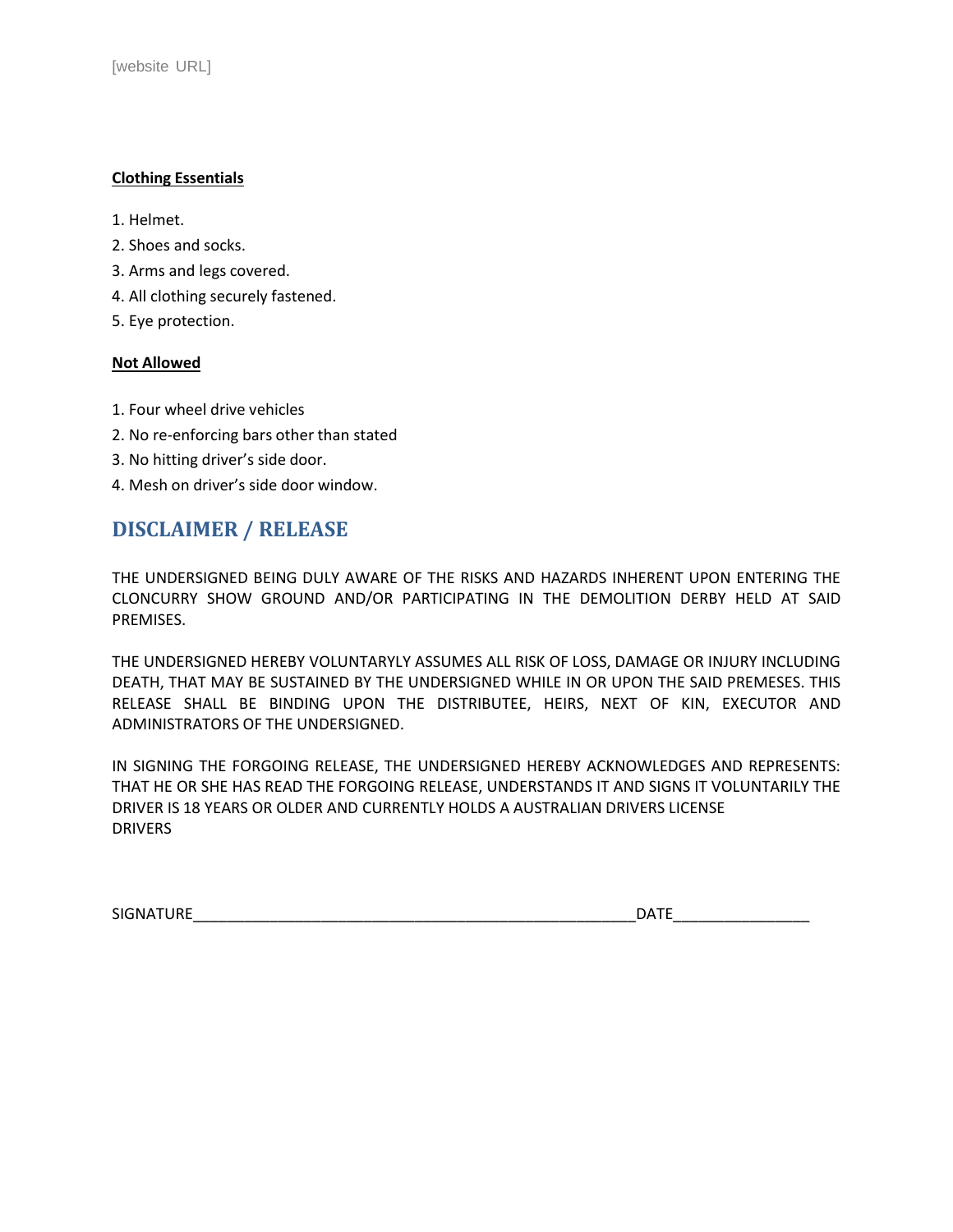# **CHECKLIST**

| Location           | <b>Cloncurry Show Grounds</b> |  | Date |  |
|--------------------|-------------------------------|--|------|--|
| <b>Job Details</b> | <b>Demolition Derby</b>       |  |      |  |

| <b>Task Requirements</b>    |                                                                                                                                |
|-----------------------------|--------------------------------------------------------------------------------------------------------------------------------|
|                             | <b>Removed:</b> Glass $\Box$ Chrome door $\Box$ handles headlights $\Box$ tail lights $\Box$<br>blinkers $\Box$ mirrors $\Box$ |
| <b>Vehicle Requirements</b> | <b>Chained <u>and</u> welded:</b> Door bonnet $\Box$ boot-lid or tailgate $\Box$ Mesh over drivers half of windscreen          |
|                             | Driver's seat and seat belt in good condition $\Box$ No bar work $\Box$ exhaust pipe finishes under vehicle $\Box$             |
|                             | Original body panels in place $\Box$ fuel tank removed or ruptured $\Box$                                                      |
|                             | Fuel can and battery securely bolted inside vehicle $\Box$ min 2" pipe welded between door pillar and driver's seat            |
|                             | Drivers door must be concreted $\Box$ White cross or contrasting colour painted on driver's door $\Box$                        |
|                             | Shoes and Socks $\Box$ Long Pants $\Box$ Long sleeved shirt $\Box$ Clothing securely fastened $\Box$<br>Helmut $\Box$          |
| <b>PPE Required</b>         | Eye Protection $\Box$                                                                                                          |
|                             |                                                                                                                                |
| <b>Energy Sources</b>       | Fuel $\Box$                                                                                                                    |

### PLEASE PRINT IN BLOCK LETTERS

| NAME:    |  |
|----------|--|
| ADDRESS: |  |
|          |  |

CONTACT NUMBERS: (H)